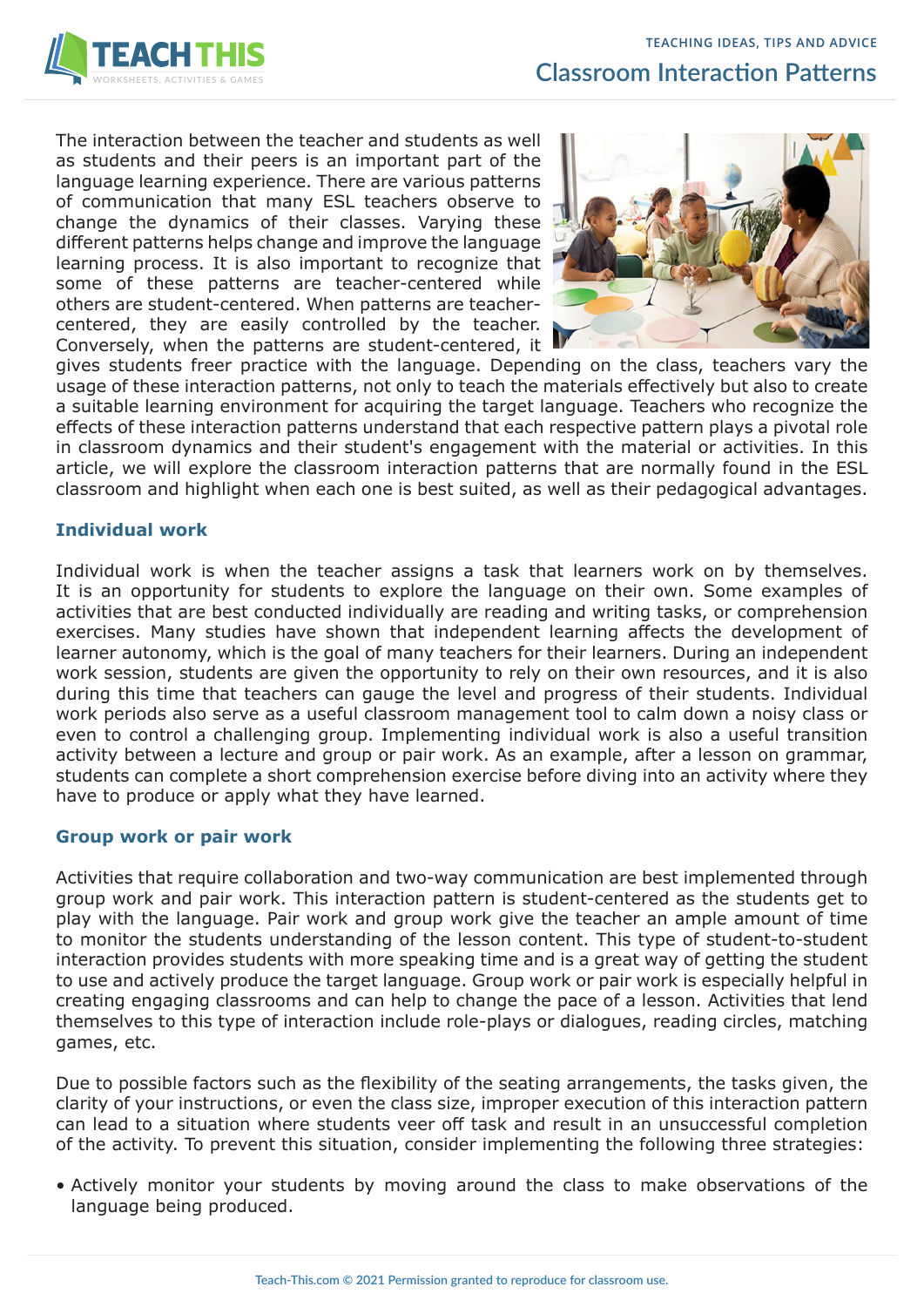

- Set up the activity so that students take it in turns speaking or assign each group member a specific role such as leader or secretary.
- Set a time limit to keep students focused on the assigned task.

More importantly, pay close attention to the dynamics of your classroom as this is also a significant feature to consider before grouping students together. Be observant or aware of how your students interact with one another. If there are situations where students do not get along, or if you notice a student who is uncomfortable consider switching up the groups to avoid any confrontational issues during activities.

Despite some potential shortcomings, facilitating these kinds of activities is rewarding for both students and teachers alike.

## **Close-ended teacher questioning**

Many teachers gravitate toward close-ended questioning especially in contexts where classrooms are more traditional or teacher-centered. Close-ended questions are questions in which the answer can only come from a limited number of options. For example, questions that require an answer to who, what, where, or when. As a result, teachers can control the language that students use. Some examples of close-ended questions are yes/no questions or questions used for concept checking such as after giving instructions or explaining a key language point. This type of questioning is helpful when it comes to checking if students are paying attention. It is also useful for classroom management, especially when it comes to reorienting students' attention or having to deal with challenging students.

With this type of question, the interaction pattern is mostly top down between the teacher and the students. Studies have also shown that with this type of questioning, students take a more passive role. Thus, it is the teacher's responsibility to be wary of how often this type of questioning is implemented. Consider, for example, noting which students are always answering the questions, encouraging shyer students to participate, and increasing the wait time after each question to ensure all students have an opportunity to answer.

### **Open-ended teacher questioning**

This type of questioning occurs when the teacher asks a series of questions that have a variety of answers, depending on the students' own views and knowledge of the topic. Open-ended questions are a useful tool for concept checking. For instance, in evaluating how much their students know about a particular topic or in checking their level of comprehension concerning a lesson or text they have read. Compared to close-ended questions, open-ended questions encourage critical thinking since there is a wider range of acceptable answers. It is a great way to explore a topic more freely as the answers expected require more thought and the broadness of the question can allow for some creative freedom. In addition, these questions can be expanded to discuss the 'why' and 'how' and as a result, create more opportunities to produce the target language. Look at the difference between these two questions.

Close-ended: "Do you like summer?" (Answer: Yes/No)

Open-ended: "What do you enjoy about summer? Why?" (Answer: I enjoy X, Y, and Z… because…)

In general, open-ended questions are best suited for activities where students have to brainstorm such as creating mind maps or word maps, for exploring broad topics such as culture, or for learning how to develop ideas and express opinions.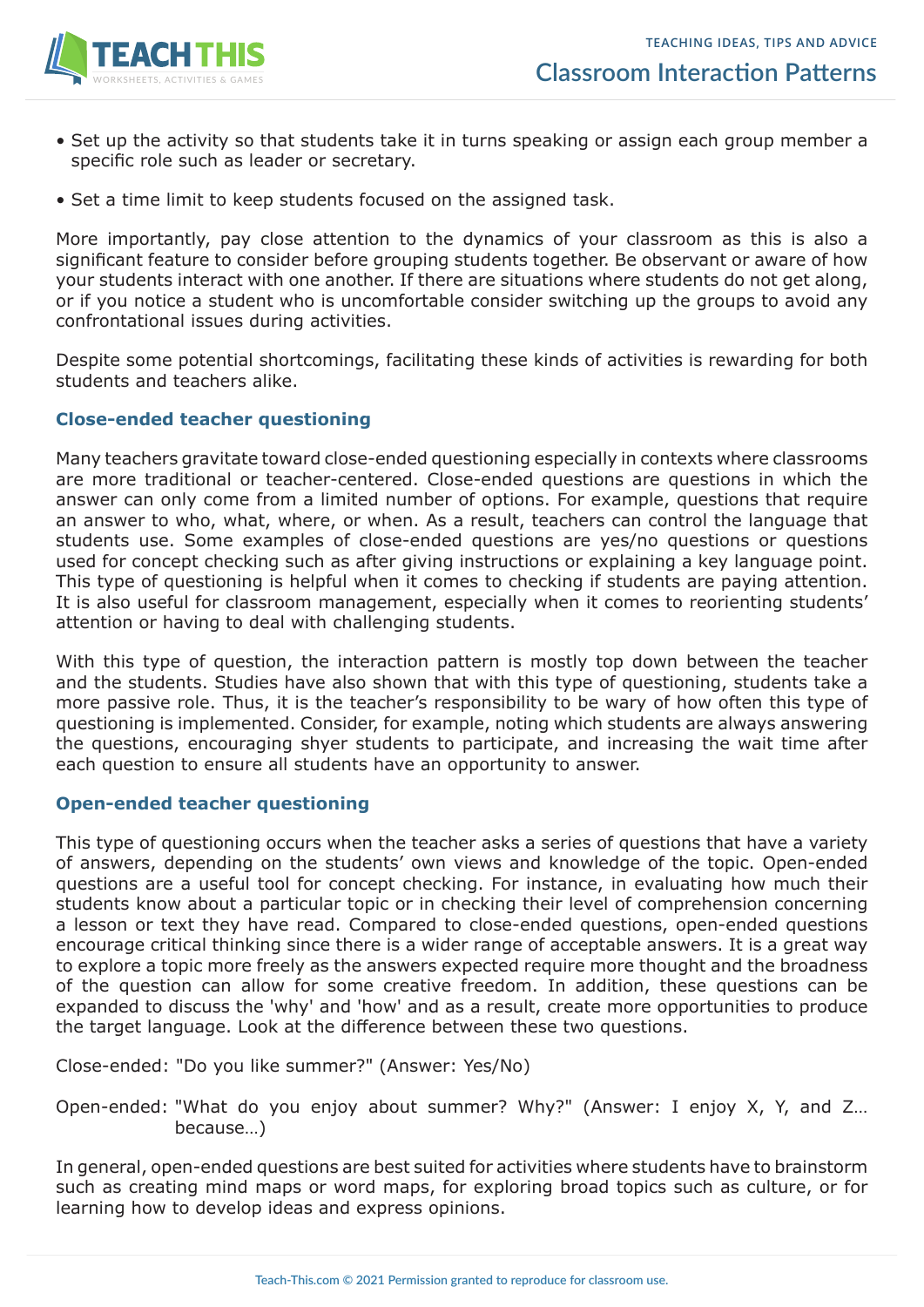

## **Full-class interaction**

Activities such as class debates, discussions, or review games, are examples of fullclass interactions. These activities are a great way to end a lesson or unit, and also serve as an alternative formative assessment method. Full-class interaction allows for different communication patterns, not only between the teacher and student, but also between students and their teacher, and among students and their peers. Similar to group work or pair work, this type of interaction pattern promotes the production of the target language. It is also a way of drawing students' attention to useful language items or for doing error correction. Some teachers do this by doing mini-lessons on a particular mistake or by reviewing a specific language concept.

Implementing activities that involve the entire class helps to build teacher and student rapport. Creating a points system to encourage healthy competition is also another means of sustaining motivation in the classroom when it comes to getting students to participate in activities.

### **Choral response**

Choral response is a common practice, especially in drills or pronunciation lessons. This is another teacher-centered interaction pattern in which the students simply repeat what the teacher says. In most ESL classrooms, teachers use it as a way to introduce new concepts such as verb conjugation or to introduce the pronunciation of a sound. While this method is common, it is more suitable for the beginning of a lesson or as a review to quickly check comprehension. However, various studies have concluded that it is not a reliable way to assess student understanding. While choral responses may give some teachers a sense of assurance, it is not safe to assume that all your students understand solely through repetition.

### **Monologues**

Every teacher is familiar with giving monologues as it is a widely used teacher-centered technique. Monologues are often used to give instructions when setting up an activity or to explain a more complex language point or concept. When teachers implement monologues in the classroom, the students do not need to interact, and the focus is on listening. Similar to choral responses, monologues are also best suited at the beginning of a lesson to introduce a topic or grammar concept. Monologues are a great tool in this regard, but it is easy for students to lose interest or become distracted. Try using visuals like realia or pictures to keep students' attention. Asking a variety of questions, open-ended and close-ended, also helps to check in on students' attentiveness and understanding. To encourage active listening, try to incorporate a cloze-activity, where students need to follow along to fill in the missing information.

### **Homework**

Students' progress in the target language also depends on what they do to practice at home. Assigning homework allows students to work alone outside of the classroom and this is particularly helpful in contexts where English is not the main language. These days, teachers assign worksheets in person or over the Internet to supplement or reinforce what their students learn in class. Like individual learning, homework assignments fall under the category of asynchronous learning where students can learn at a more convenient time of their own choosing. Homework encourages students to be aware of their own abilities as they becomeaware of what they can or cannot do. It also gives students the opportunity to ask their teachers specific language-related questions for the following day, which the teachers can then use to determine their students' language learning needs.